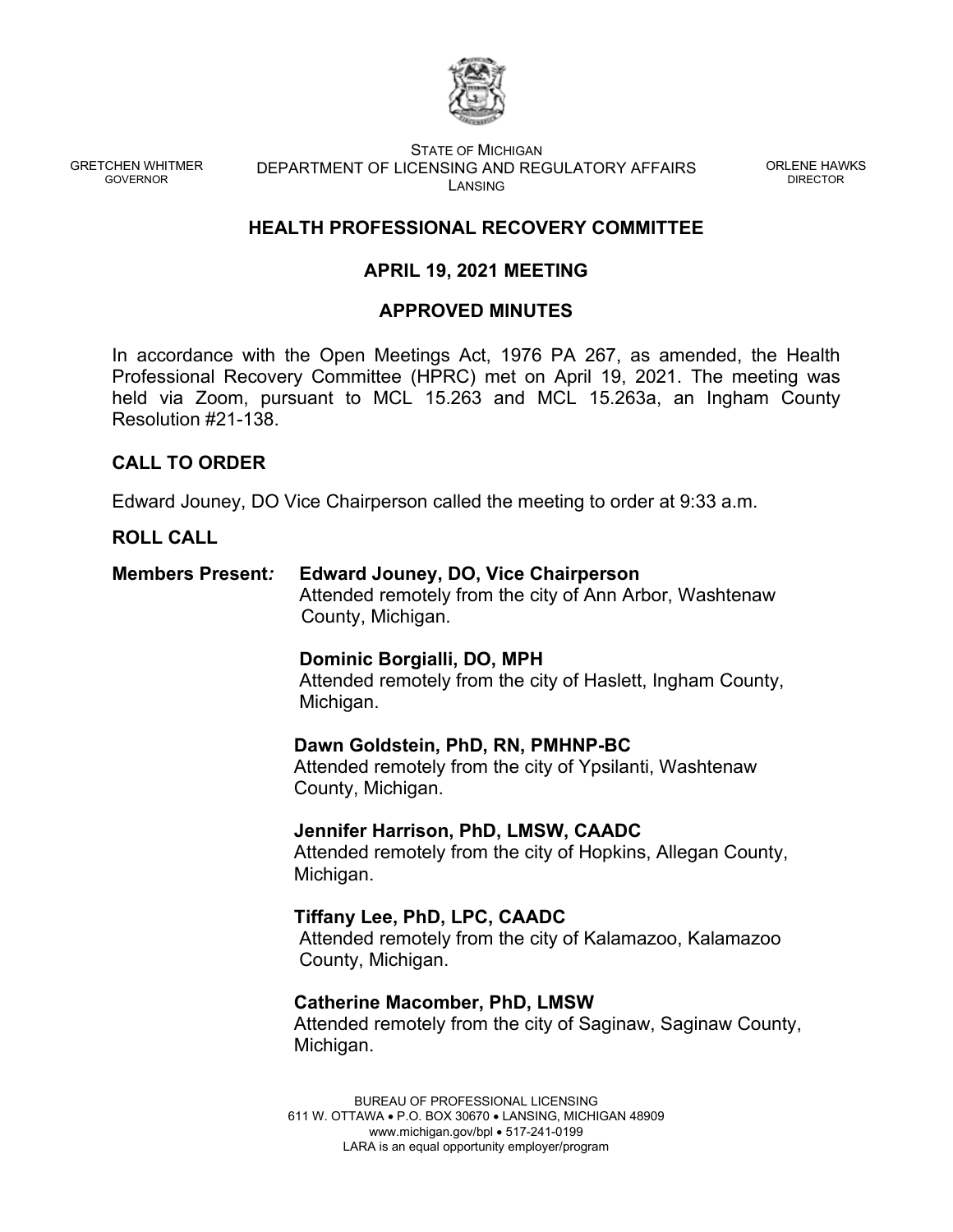Health Professional Recovery Committee Meeting Minutes April 19, 2021 Page 2 of 4

### **Roberta Martin, LMSW, ACSW, CAADC**

Attended remotely from the city of Livonia, Wayne County, Michigan.

## **Abdulhassan Saad, FACP**

Attended remotely from the city of Dearborn, Wayne County, Michigan.

## **Ronald Stavale, PA-C**

Attended remotely from the city of Pleasant Ridge, Wayne County, Michigan.

- **Members Absent:** Jed Magen, DO, MS Steven Meerschaert, LPC, CAADC, NCL Suit-Hing Moy-Sandusky, RPh, MS, CM Paul Schmidt, MS, AT, ATC, PT Virgil Williams, Jr, LMSW
- **Staff: Dena Marks, Policy Analyst, Boards and Committees Section** LeAnn Payne, Board Support, Boards and Committees Section Weston MacIntosh, Policy Analyst, Board and Committees Section Kerry Ryan Przybylo, Manager, Boards and Committees Section Michelle Wagner-Gutkowski, Assistant Attorney General

## **APPROVAL OF AGENDA**

MOTION by Harrison, seconded by Martin, to approve the agenda, with the addition of adding the HPRP Report and Public Comment.

A roll call vote was taken: Yeas: Borgialli, Goldstein, Harrison, Lee, Macomber, Martin, Saad, Stavale, Jouney Nays: None

## MOTION PREVAILED

## **APPROVAL OF MINUTES**

MOTION by Macomber, seconded by Harrison, to approve the minutes from December 14, 2020 as presented*.*

A roll call vote was taken: Yeas: Borgialli, Goldstein, Harrison, Lee, Macomber, Martin, Saad, Stavale, Jouney Nays: None

MOTION PREVAILED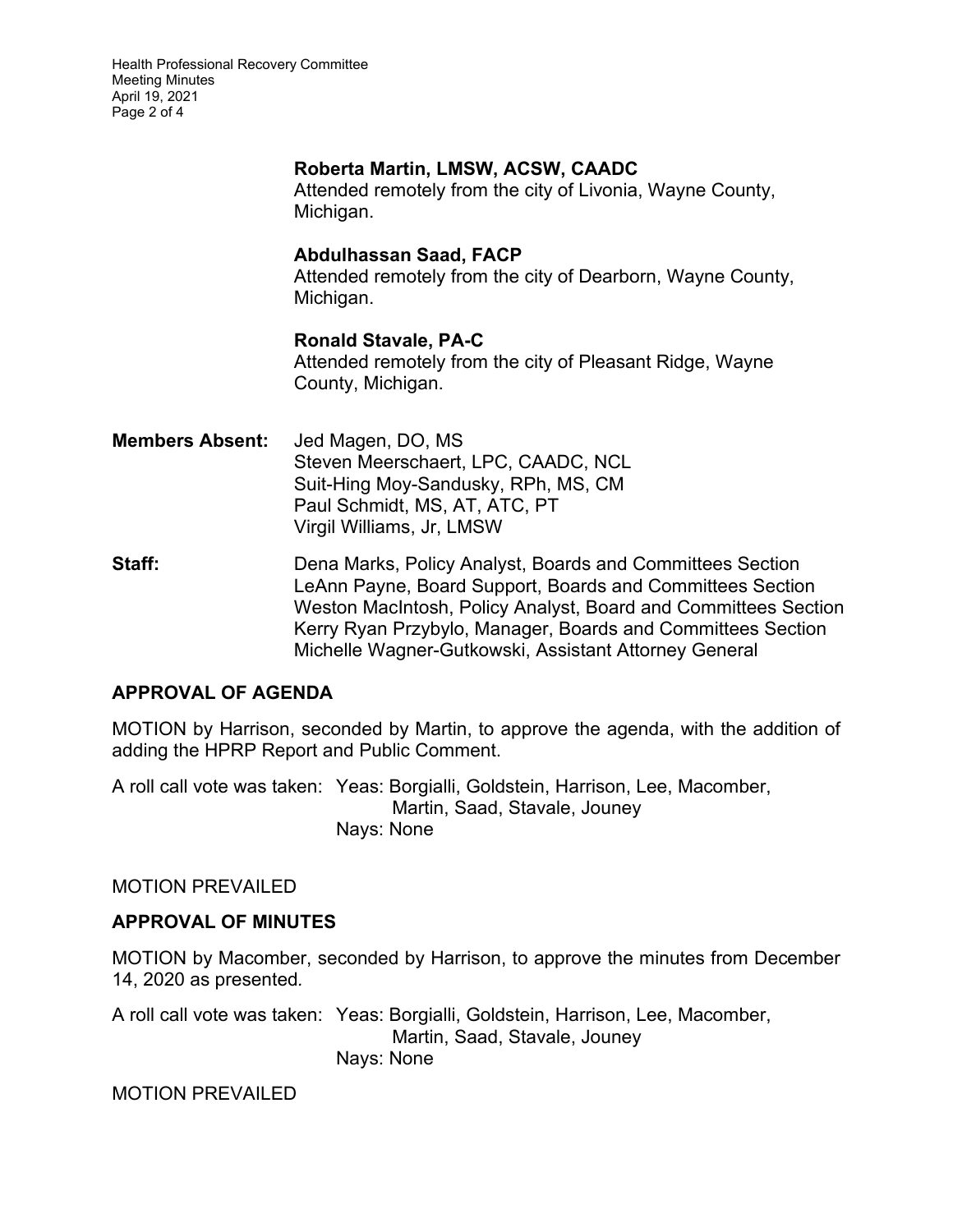Health Professional Recovery Committee Meeting Minutes April 19, 2021 Page 3 of 4

## **SUBCOMMITTEE REPORTS**

# **Clinical & Policy**

None

### **Step - 2 Review**

Stavale stated they have reviewed 21 Step 2's since the last meeting.

## **Audit Data & Statistics**

No Report

## **OLD BUSINESS**

None

## **NEW BUSINESS**

#### **Elections**

Marks ran the elections for Chairperson and Vice-Chairperson.

MOTION by Harrison, seconded by Macomber, to elect Jouney, as Chairperson.

A roll call vote was taken: Yeas: Borgialli, Goldstein, Harrison, Lee, Macomber, Martin, Saad, Stavale, Jouney Nays: None

MOTION PREVAILED

MOTION by Jouney, seconded by Macomber, to elect Harrison, as Vice-Chairperson.

A roll call vote was taken: Yeas: Borgialli, Goldstein, Harrison, Lee, Macomber, Martin, Saad, Stavale, Jouney Nays: None

MOTION PREVAILED

## **Committee Assignments**

Step 2 Group 1 – Goldstein, Magen, Moy-Sandusky